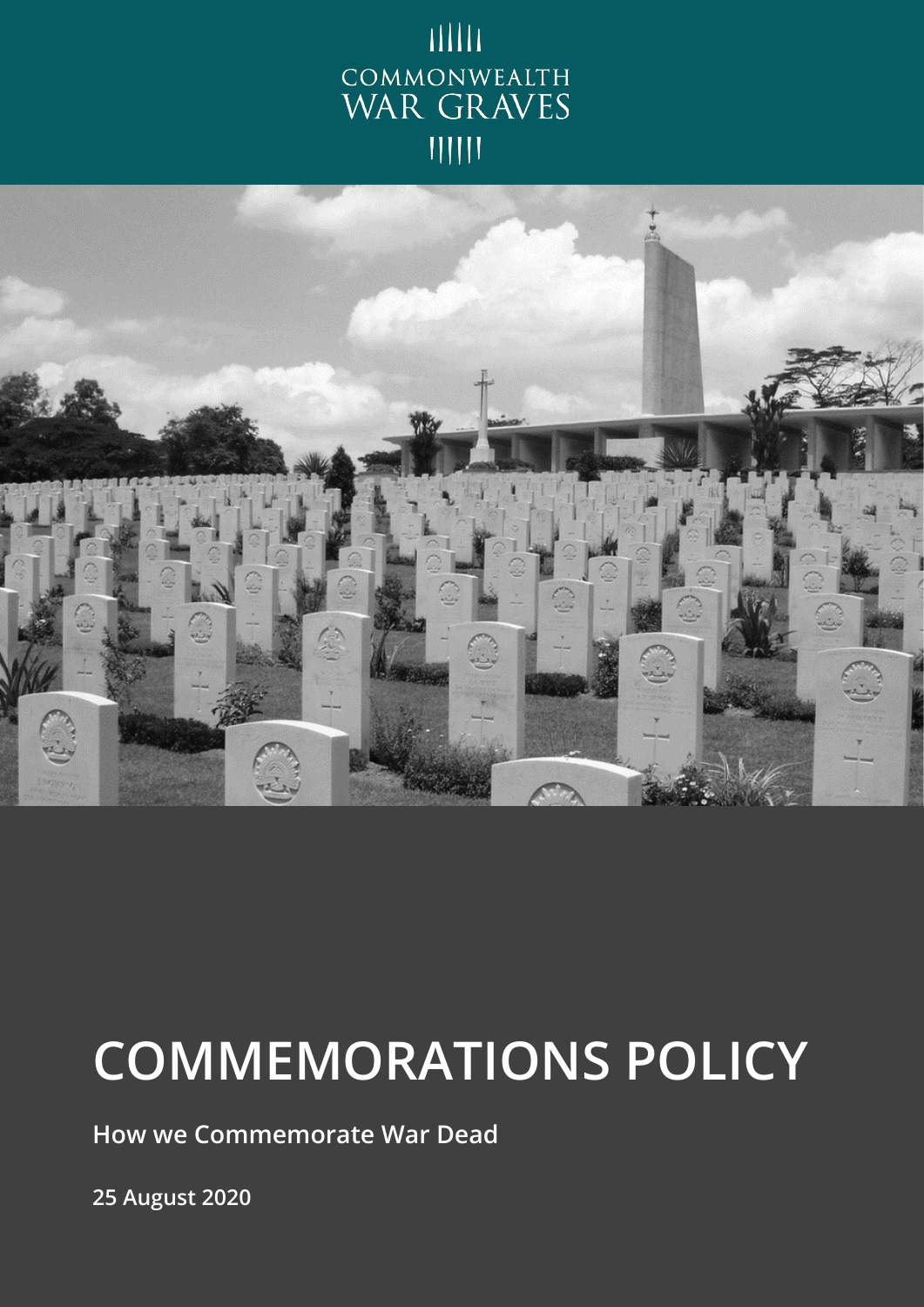# **Policy History**

| Version $\vert$ Date | Amendment                                                                                        | Approved By                               |
|----------------------|--------------------------------------------------------------------------------------------------|-------------------------------------------|
|                      | 25/08/2020   All content regarding CWGC's approach to<br>commemoration collated into one policy. | Policy and<br><b>Commemorations Group</b> |

### **Next Review**

This policy is reviewed every three years. The next review of this policy is scheduled to commence in August 2023.

## **Contact Details**

If you have any questions about this policy, please contact:

Kylie Smith Commemorations Policy Manager Email: [commemorations@cwgc.org](mailto:commemorations@cwgc.org)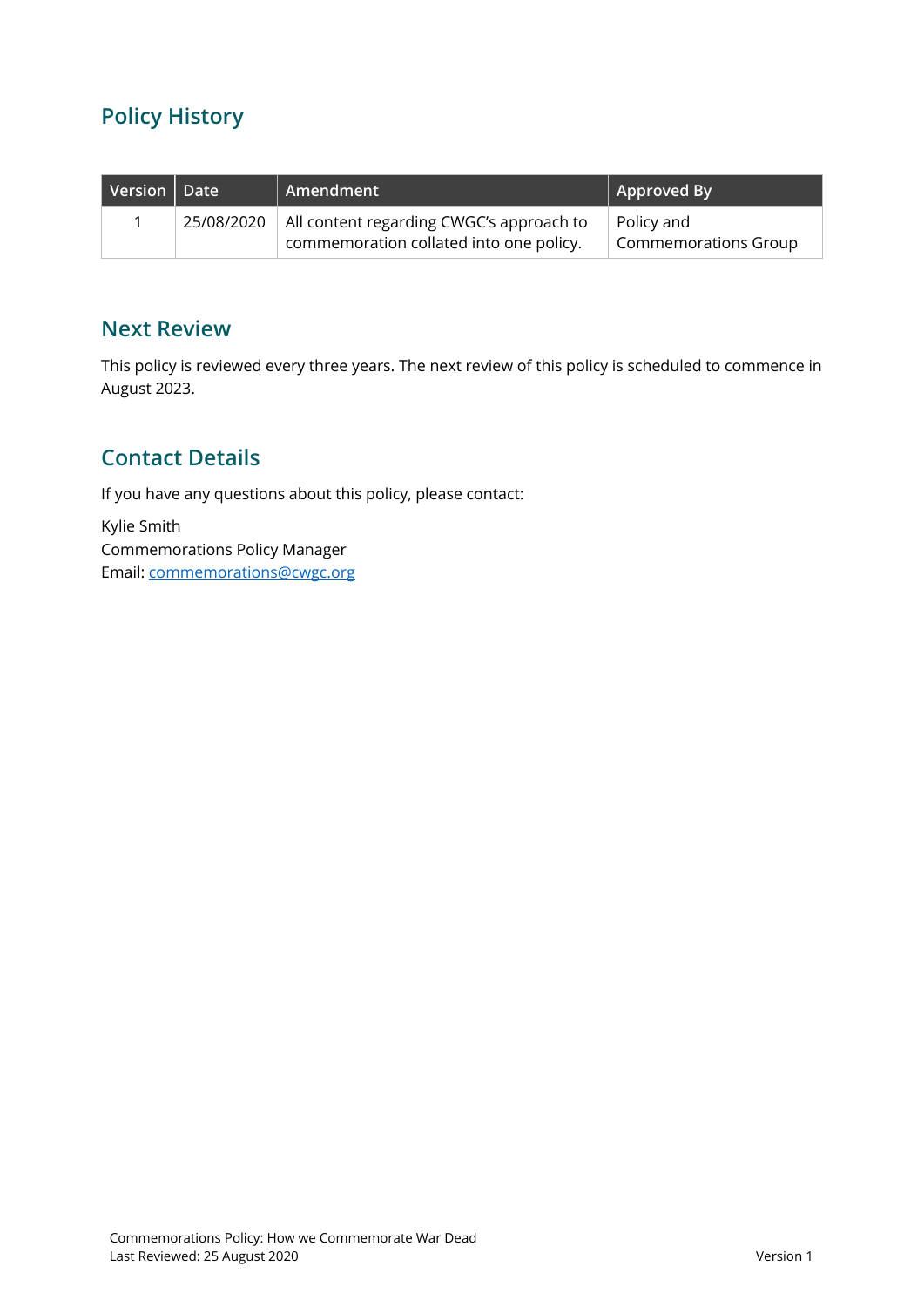## **Contents**

| 1  |  |
|----|--|
| 2  |  |
| 3  |  |
| 4  |  |
| 5  |  |
| 6  |  |
| 7  |  |
|    |  |
|    |  |
|    |  |
|    |  |
|    |  |
|    |  |
|    |  |
| 8  |  |
|    |  |
|    |  |
| 9  |  |
|    |  |
|    |  |
|    |  |
|    |  |
|    |  |
| 10 |  |
|    |  |
|    |  |
|    |  |
| 11 |  |
| 12 |  |
|    |  |
|    |  |
| 13 |  |
| 14 |  |
| 15 |  |
| 16 |  |
|    |  |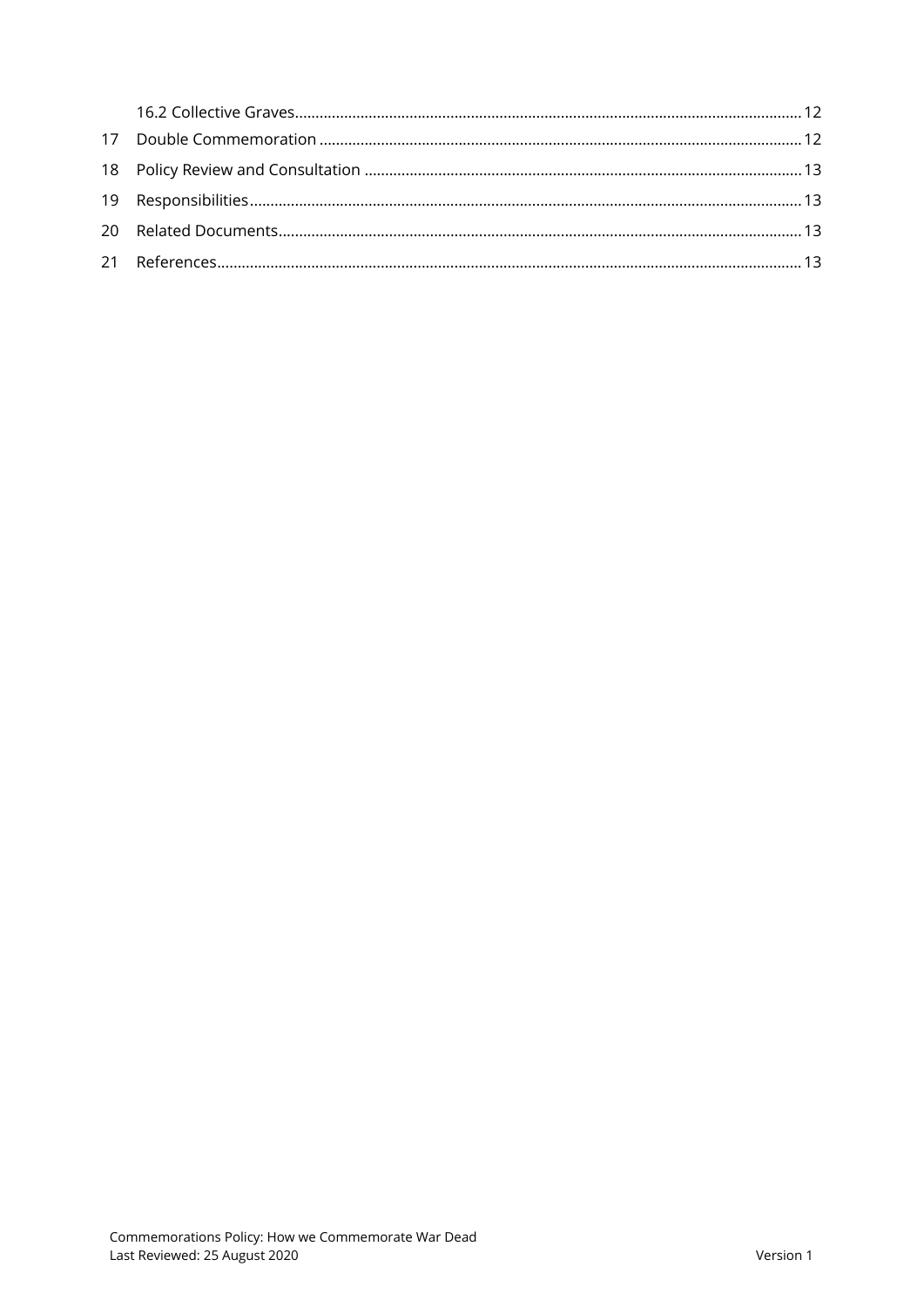## <span id="page-4-0"></span>**1 Purpose**

The purpose of this policy is to define how the Commonwealth War Graves Commission (CWGC) will commemorate war dead.

## <span id="page-4-1"></span>**2 Scope**

This policy defines the approach to commemorating all those who are eligible, across all our locations.

It does not include details of eligibility. Please refer to *[Commemoration Policy: Eligibility Criteria](https://cwgcorg.sharepoint.com/commission/ER/Documents/Policy%20-%20Eligibility%20Criteria%20for%20Commemoration_CURRENT.pdf) for [Commemoration](https://cwgcorg.sharepoint.com/commission/ER/Documents/Policy%20-%20Eligibility%20Criteria%20for%20Commemoration_CURRENT.pdf)* for this information.

## <span id="page-4-2"></span>**3 Definitions**

| <b>Alternative</b><br>Commemoration | Commemoration of a war casualty at a location other than the place of<br>burial.                                                                                                            |
|-------------------------------------|---------------------------------------------------------------------------------------------------------------------------------------------------------------------------------------------|
| Cemetery                            | Includes civil cemeteries and churchyards.                                                                                                                                                  |
| Civilian War<br>Casualty            | Non-military casualties who are eligible for commemoration. Excludes<br>members of recognised civilian organisations whose manner of death<br>qualifies them for commemoration as war dead. |
| Joint or Collective<br>Grave        | Grave containing two or more war casualties.                                                                                                                                                |
| <b>Common Grave</b>                 | A grave containing multiple burials, often including war casualties and<br>civilians. The burial rights of these graves are typically owned by the<br>cemetery, not privately held.         |
| <b>Grave Marker</b>                 | Includes headstones and pedestal markers.                                                                                                                                                   |
| Member<br>Government                | Governments that fund the CWGC, namely the governments of the<br>United Kingdom, Canada, Australia, New Zealand, South Africa and India.                                                    |
| Next-of-Kin                         | A war casualty's spouse, parent, sibling or child (except where expressly<br>stated otherwise).                                                                                             |
| <b>War Cemetery</b>                 | A cemetery or cemetery plot owned or granted in perpetuity to CWGC for<br>the burial of Commonwealth war dead.                                                                              |
| War Dead/<br><b>War Casualty</b>    | Those eligible for commemoration, excluding civilian war casualties.                                                                                                                        |
| <b>War Periods</b>                  | References to serving in World War One or World War Two mean service<br>at any time during the official war periods stated below:                                                           |
|                                     | World War One: 4 August 1914 to 31 August 1921 (dates inclusive).                                                                                                                           |
|                                     | World War Two: 3 September 1939 to 31 December 1947 (dates<br>inclusive).                                                                                                                   |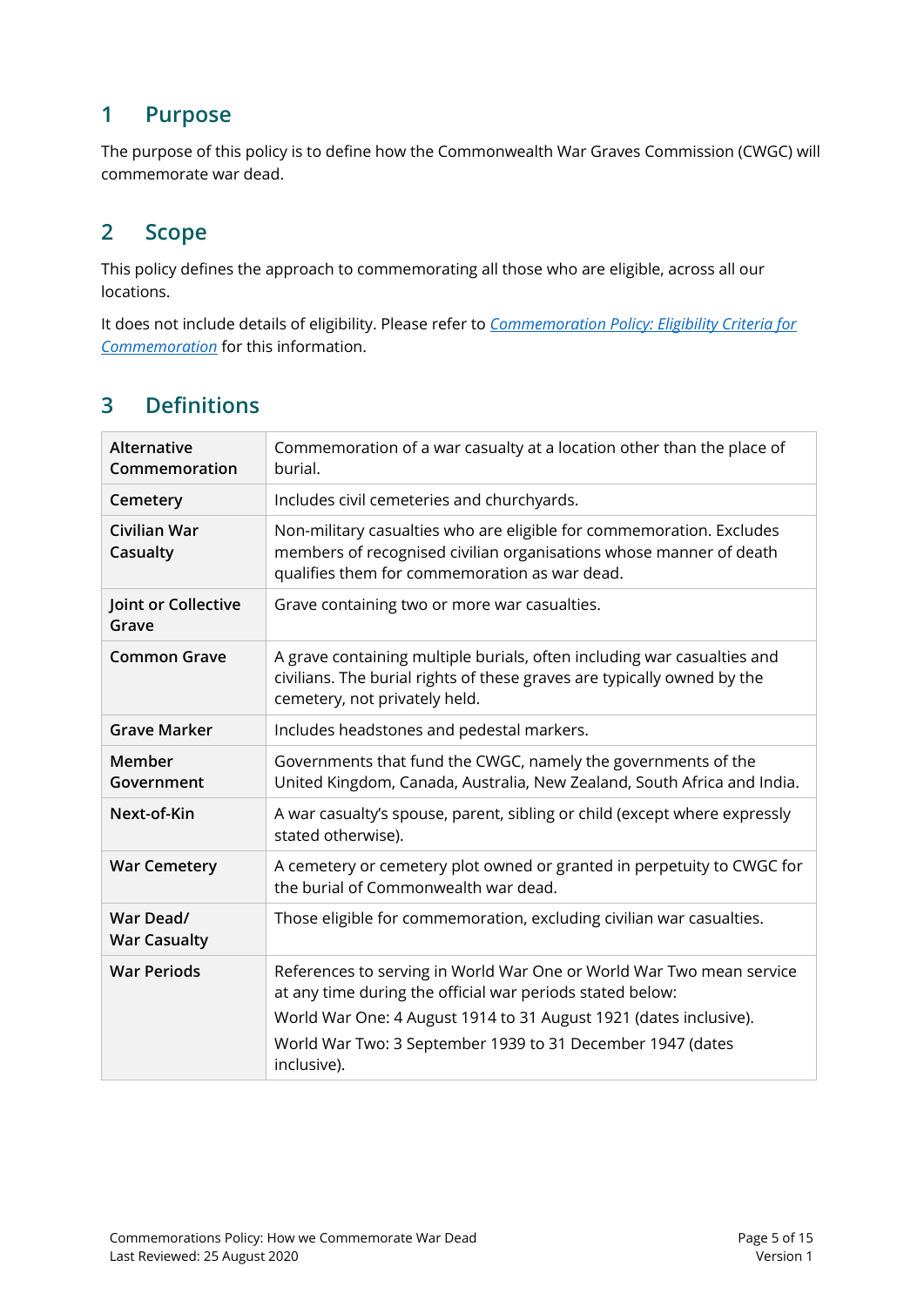## <span id="page-5-0"></span>**4 Role of the Commission**

In accordance with our Royal Charter, the role of CWGC is to take responsibility for the:

- marking and care of the graves of those who served with the Commonwealth armed forces (including specified auxiliary and civilian organisations) and lost their lives in the First or Second World War;
- commemoration of those whose graves are unknown or cannot be maintained, or whose remains were lost, buried at sea or cremated; and
- maintenance of records and registers of those who died.

## <span id="page-5-1"></span>**5 Principles of Commemoration**

We commemorate war dead of the First and Second World Wars in accordance with the following principles:

- each casualty should be commemorated by name on a headstone or memorial;
- each casualty should have a single point of commemoration;
- headstones and memorials should be permanent;
- headstones should be uniform; and
- there should be equality of treatment for war dead, irrespective of rank or religion.

## <span id="page-5-2"></span>**6 Determining the Form of Commemoration**

The form of commemoration depends on the circumstances surrounding a casualty's death and their place of burial. The decision on the appropriate form of commemoration is made in accordance with this policy and CWGC's procedure *[Determining the Form of Commemoration](https://cwgcorg.sharepoint.com/commission/ER/Documents/Procedure%20-%20Determining%20the%20Form%20of%20Commemoration_CURRENT.pdf)*.

## <span id="page-5-3"></span>**7 War Graves**

Wherever possible, war dead are commemorated with an approved CWGC grave marker directly over the place of burial.

#### <span id="page-5-4"></span>7.1 Approved Grave Markers

The most common grave marker is the standard CWGC headstone. Other commonly used grave markers include pedestal markers surmounted by a bronze plaque or stone tablets.

For a full list of approved grave markers, including images and specifications, refer to CWGC's *[Headstone Guidelines.](https://cwgcorg.sharepoint.com/commission/CS/Documents/Guidance%20and%20Policies/MATERIALS%20GUIDANCE/Headstone%20Guidance%20V.1.4.pdf)*

#### <span id="page-5-5"></span>7.2 Non-Standard Grave Markers

Other grave markers may be permitted to meet the specific needs of the site or to accommodate the wishes of the site owner. These cases will be considered on an individual basis.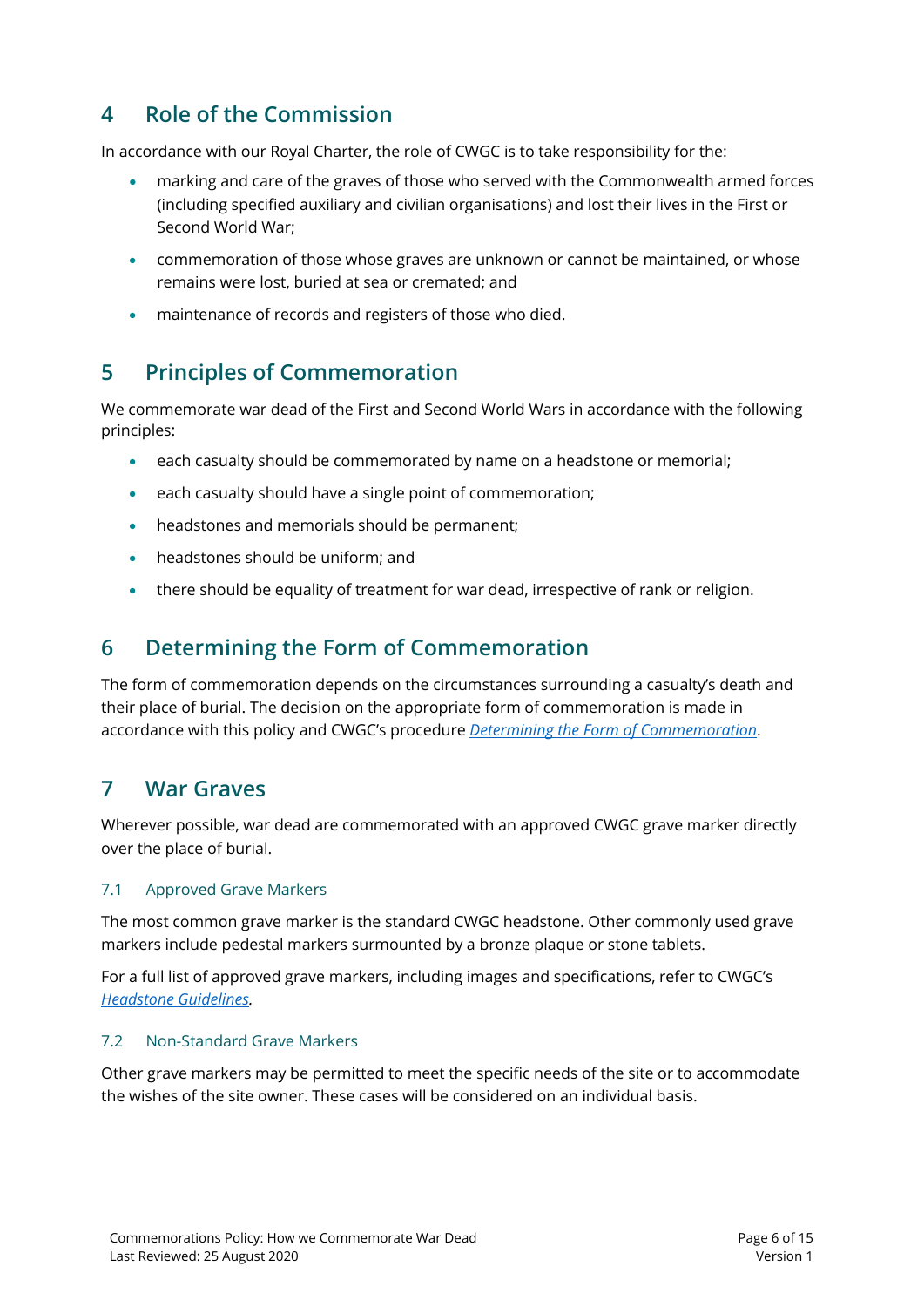#### <span id="page-6-0"></span>7.3 Headstone Layout and Inscriptions

CWGC grave markers have a consistent layout to maintain a sense of uniformity. All grave markers include as much of the following details as available about the war casualty, generally in the order listed below:

- badge of the regiment or service that they were serving with at the time of their death (or their national emblem);
- number and rank;
- initials and surname;
- honours and awards;
- name of the regiment or service that they were in service with at the time of their death;
- date of death and age;
- religious emblem (unless the next-of-kin chose not to have a religious emblem); and
- personal inscription (where permitted and requested, see Section 8 for more details).

#### <span id="page-6-1"></span>7.4 Headstone Inscriptions for Unidentified Casualties

Grave markers of unidentified war dead are marked with the inscription 'KNOWN UNTO GOD' and as many of the details above that are known. A religious emblem is included, typically a Latin Cross, unless there is evidence to suggest the casualty was non-Christian.

#### <span id="page-6-2"></span>7.5 Religious Emblem for Headstones with Multiple Casualties

Religious emblems will not be included on headstones that commemorate more than one war casualty. An exception may be made if:

- all the casualties on the grave marker are known to have been of the same faith; and
- there is sufficient space available on the marker.

#### <span id="page-6-3"></span>7.6 Headstone Language

CWGC grave markers are engraved in English, as this is the shared language of the Commonwealth. Exceptions to this are:

- personal inscriptions, which may be in any language, as requested by the next-of-kin; and
- new and replacement headstones for Canadian war dead, which may be engraved in English or French, depending on the first language of the war casualty (refer to CWGC's policy *Language on Headstones of Canadian War Casualties*).

#### <span id="page-6-4"></span>7.7 Aliases

An alias may be used on a war casualty's grave marker if there is evidence that clearly indicates the casualty served under a different name (forenames and/or surname) to that they were given at birth, or that they were officially known as during their civilian life. This does not apply to forenames that were dropped or the order changed.

Refer to CWGC's *Alias Names [Guideline](https://cwgcorg.sharepoint.com/commission/ER/Documents/Guideline%20-%20Aliases_CURRENT.pdf)* on how the policy on aliases is applied.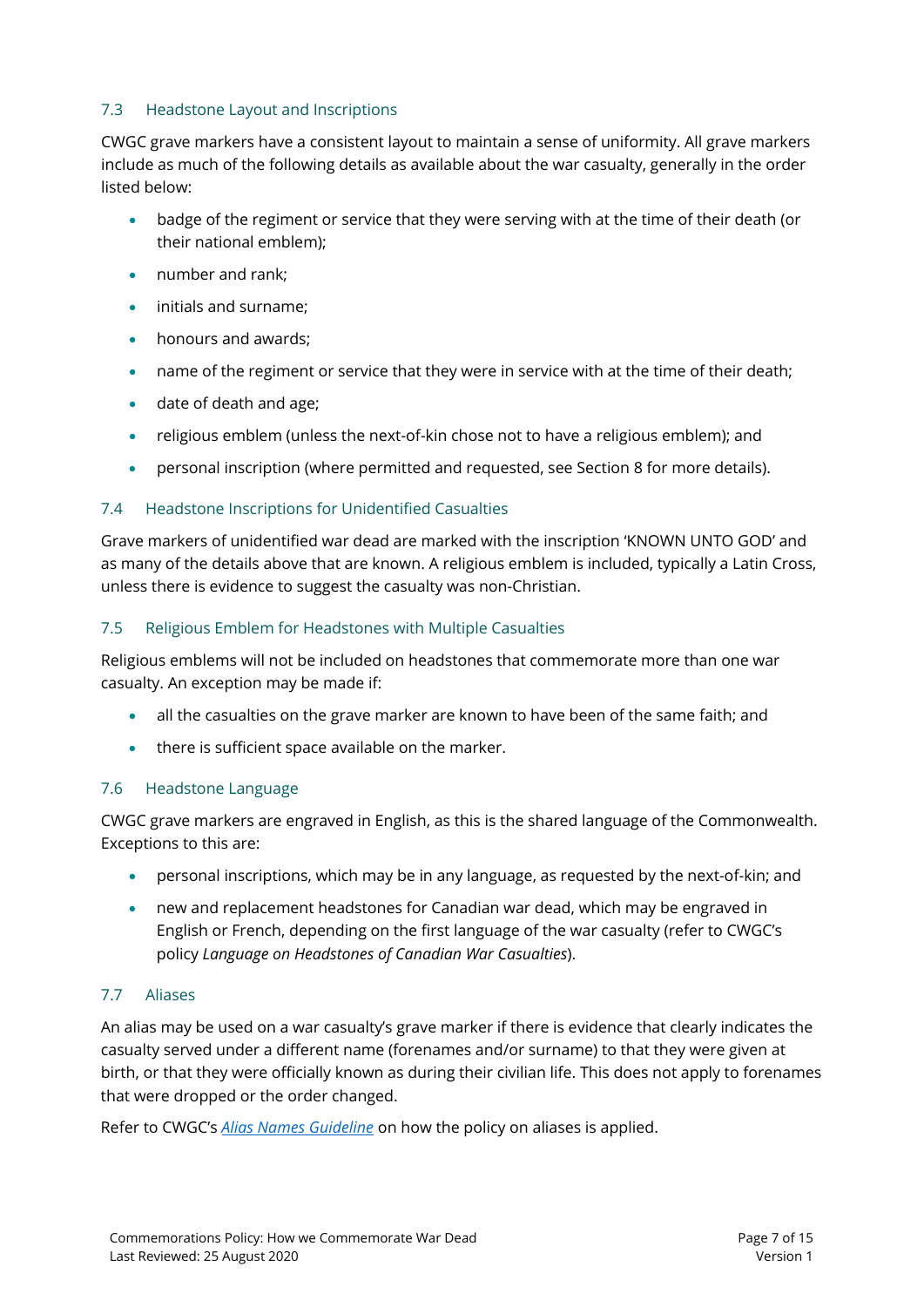# <span id="page-7-0"></span>**8 Personal Inscriptions**

A war casualty's next-of-kin are entitled to request a short personal inscription to be included on the grave marker (refer to CWGC's *[Headstone Guidelines](https://cwgcorg.sharepoint.com/commission/CS/Documents/Guidance%20and%20Policies/MATERIALS%20GUIDANCE/Headstone%20Guidance%20V.1.4.pdf)* for length restrictions).

The exception to this is New Zealand war graves, which are not permitted to have personal inscriptions, as decided by the New Zealand government.

Personal inscriptions may be in any language chosen by the next-of-kin. The inscription should not include references to family members or circumstances that the casualty would not have known, or repeat details engraved elsewhere on the grave marker e.g. date of death.

| <b>Type</b>                        | <b>Conditions</b>                                                                                                                                                                                                                                                                                                                              | Cost  |
|------------------------------------|------------------------------------------------------------------------------------------------------------------------------------------------------------------------------------------------------------------------------------------------------------------------------------------------------------------------------------------------|-------|
| New burials or<br>identifications. | Offered to the closest relative as determined by the relevant<br>government.                                                                                                                                                                                                                                                                   | Free. |
| First time<br>contacts.            | Offered if:<br>• a current next-of-kin $*$ specifically asks for a personal<br>inscription to be added; and                                                                                                                                                                                                                                    | Free. |
|                                    | our documentation establishes that we failed to contact the<br>$\bullet$<br>next-of-kin at the time of preparing the headstone (e.g. for a<br>First World War casualty no next-of-kin is listed on our<br>headstone schedules or register, or for a Second World War<br>casualty the final verification form was not returned or<br>actioned). |       |
|                                    | * A request may be accepted from a relative directly descended<br>from a war casualty's next-of-kin, if they can demonstrate that<br>exceptional circumstances led to the family not replying to us at<br>the time.                                                                                                                            |       |

The table below details the circumstances where new personal inscriptions may be permitted.

#### <span id="page-7-1"></span>8.1 Altering Existing Personal Inscriptions

Existing personal inscriptions will not be altered, except in the circumstances detailed in the table below.

| Circumstance                                                                                                                               | Cost                                                                                                                                     |
|--------------------------------------------------------------------------------------------------------------------------------------------|------------------------------------------------------------------------------------------------------------------------------------------|
| To correct an error.                                                                                                                       | Free.                                                                                                                                    |
| If requested by relatives who have the<br>agreement of the next-of-kin named on our final<br>verification form.                            | Repayment basis.                                                                                                                         |
| If requested by the next-of-kin of the new burial,<br>to add details of additional burials made in<br>family graves in the United Kingdom. | Free, unless the work requires the existing<br>grave marker to be replaced, in which case it<br>will be undertaken on a repayment basis. |

#### <span id="page-7-2"></span>8.2 Approval of Personal Inscriptions

Final approval of personal inscriptions is at the discretion of the CWGC's Commemorations Policy Manager. Where a proposed personal inscription is unusual or contentious in some way, the decision will be submitted to CWGC's Policy and Commemorations Group for final approval.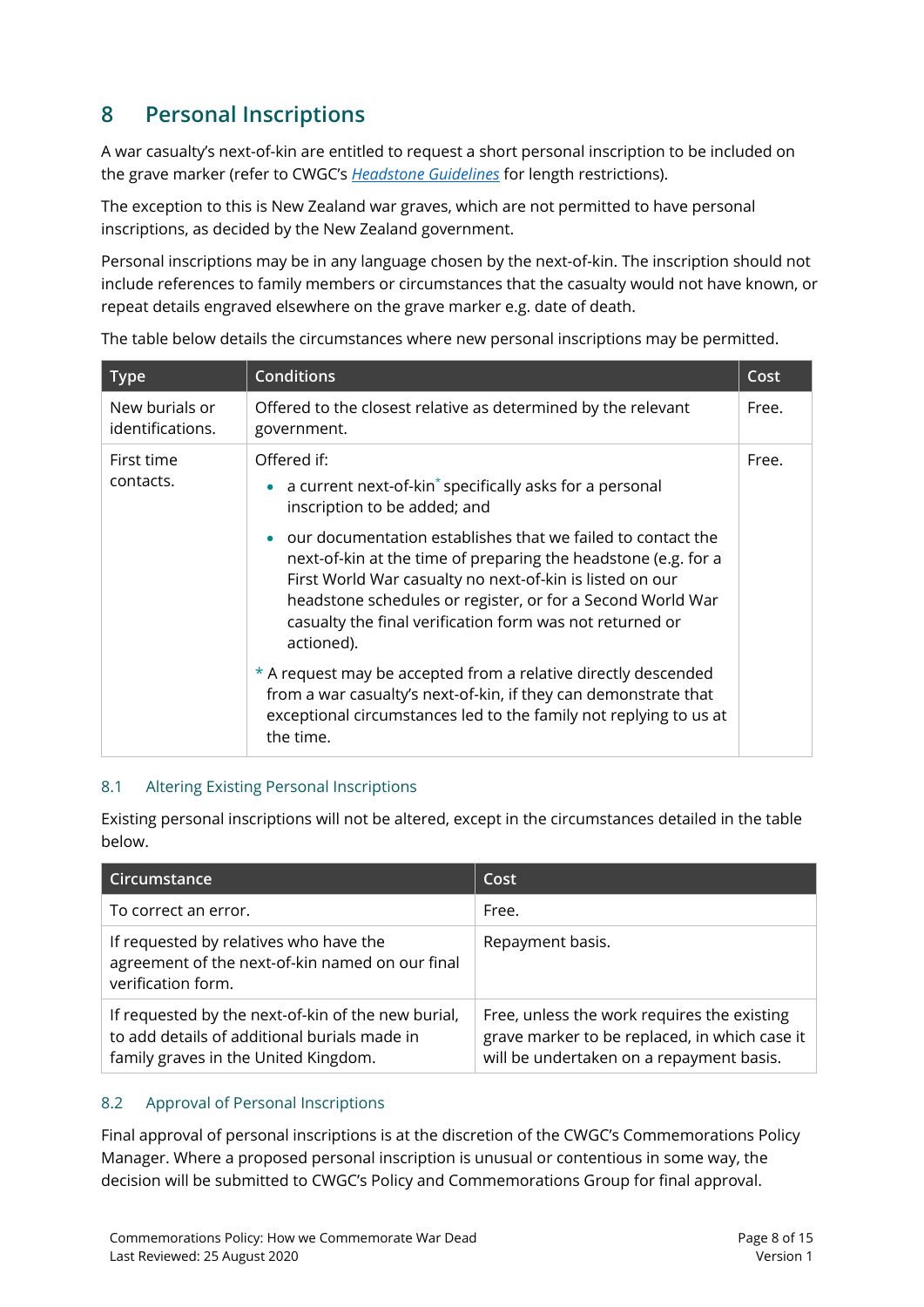## <span id="page-8-0"></span>**9 Alternative Commemoration**

Alternative commemorations are used when:

- we cannot mark or maintain a registered war grave;
- a burial is known to be in a particular area, but the specific location is unknown; or
- the specific burial location is known but is a common grave (an exception may apply if specifically requested by the next-of-kin - see [Section 15\)](#page-10-6).

In these circumstances, commemoration will be via special memorial headstone or screen wall. See below for more detail on these forms of alternative commemoration.

An alternative commemoration will only be used if non-disturbance of the grave can be assured. If there is a risk to the grave, exhumation may be considered (refer *[Commemorations Policy: Caring for](https://cwgcorg.sharepoint.com/commission/ER/Documents/Policy%20-%20Caring%20for%20War%20Dead%20and%20our%20Graves_CURRENT.pdf)  [War Dead and Our Graves](https://cwgcorg.sharepoint.com/commission/ER/Documents/Policy%20-%20Caring%20for%20War%20Dead%20and%20our%20Graves_CURRENT.pdf)*). If an alternative commemoration is used, the grave location will continue to be inspected to ensure the remains are not disturbed.

Decisions to use an alternative commemoration are determined in accordance with CWGC's *[Alternative Commemoration](https://cwgcorg.sharepoint.com/commission/ER/Documents/Procedure%20-%20Alternative%20Commemoration_CURRENT.pdf) Procedure*.

#### <span id="page-8-1"></span>9.1 Special Memorials (Headstones or Pedestal Markers)

The CWGC approved headstone or pedestal marker are used for special memorials and include an explanatory inscription. Refer  $\Delta$ ppendix  $\Delta$  for the approved inscriptions for new special memorials and the circumstances where each inscription will be used.

Replacement special memorials will use the original inscription, regardless of whether that inscription is one currently approved.

#### <span id="page-8-2"></span>9.2 Screen Wall or Wall Plaque

A screen wall is used when the number of war dead to be commemorated makes the use of special memorials impractical, or where specific arrangements were requested by the cemetery authority.

Wall plaques may be used to commemorate fewer than six casualties if required due to local conditions.

Wherever possible, the screen wall or plaque will be erected in the same location as the graves. If this is not possible, it will be erected in the closest cemetery or churchyard, subject to the approval of the cemetery authority.

#### <span id="page-8-3"></span>9.3 Unmaintainable Graves

A war grave may be classified as unmaintainable if it:

- no longer operates as a cemetery and is under imminent threat from development or desecration;
- is neglected and derelict, and there is no foreseeable prospect of resuming adequate maintenance;
- is inaccessible to the general public including due to war or political unrest; or
- its location is in doubt.

Commemoration will be a special memorial. Wherever possible these memorials are located within a CWGC cemetery or plot, or as an annex to an existing Memorial to the Missing.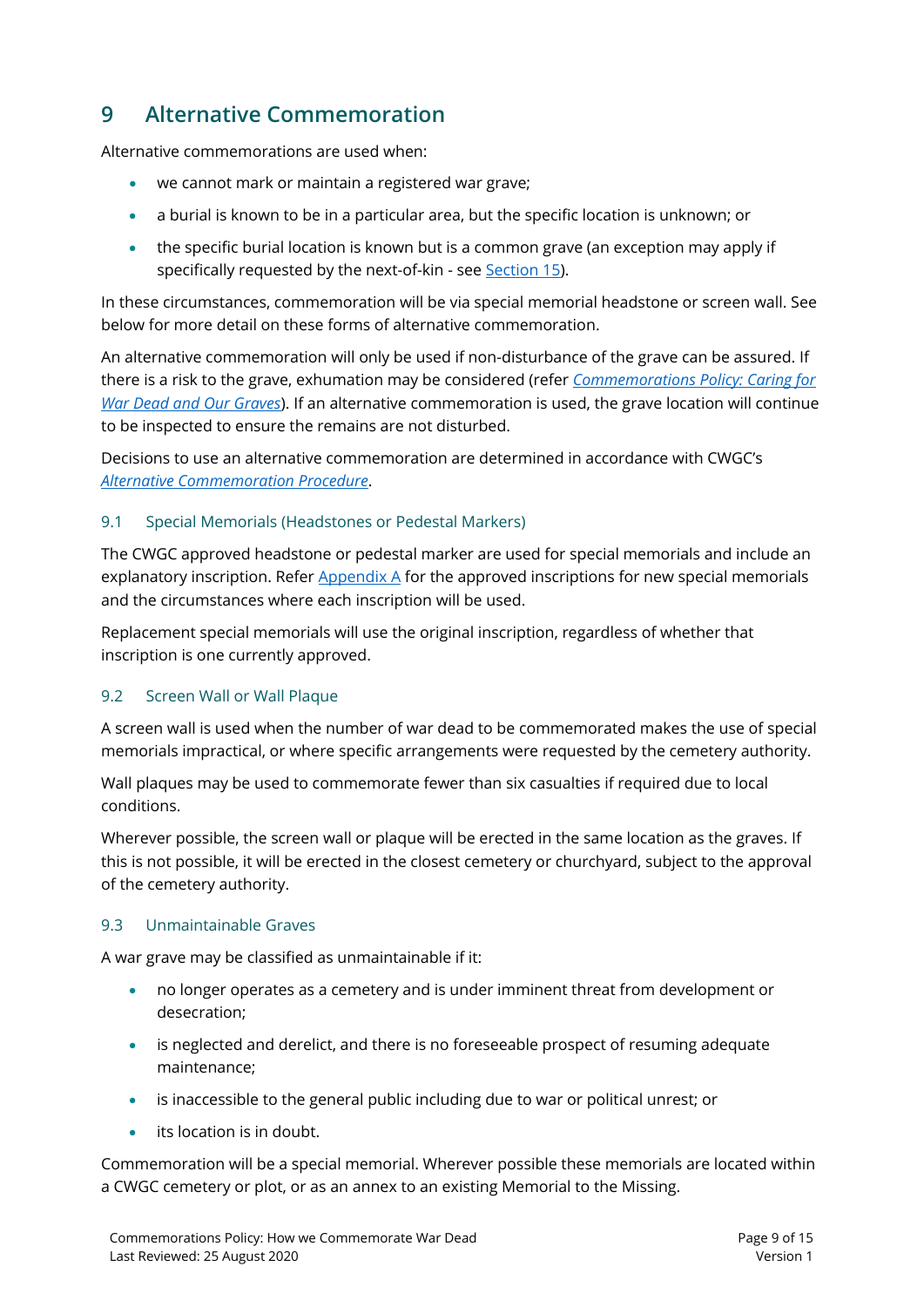A decision to classify a site as unmaintainable must be made in accordance with CWGC's *[Alternative](https://cwgcorg.sharepoint.com/commission/ER/Documents/Procedure%20-%20Alternative%20Commemoration_CURRENT.pdf)  [Commemoration Procedure](https://cwgcorg.sharepoint.com/commission/ER/Documents/Procedure%20-%20Alternative%20Commemoration_CURRENT.pdf)*.

#### <span id="page-9-0"></span>9.4 Relocating Alternative Commemorations

Except where expressly prohibited (refe[r Appendix A\)](#page-13-0), alternative commemorations may be relocated within a cemetery, in accordance CWGC's *[Alternative Commemoration](https://cwgcorg.sharepoint.com/commission/ER/Documents/Procedure%20-%20Alternative%20Commemoration_CURRENT.pdf) Procedure*.

#### <span id="page-9-1"></span>9.5 Reversing an Alternative Commemoration

If it becomes possible to revert the point of commemoration back the grave, the alternative commemoration will be reversed, in accordance with CWGC's *[Alternative Commemoration](https://cwgcorg.sharepoint.com/commission/ER/Documents/Procedure%20-%20Alternative%20Commemoration_CURRENT.pdf) Procedure*.

## <span id="page-9-2"></span>**10 Private Memorials**

Some war graves are marked by private memorial, generally because the casualty's family declined the offer of a CWGC headstone as they had already, or intended to, mark the grave with their own memorial. We do not own private memorials and are not responsible for their upkeep or repair.

A private memorial is an adequate commemoration if the casualty's initial and surname are legible.

#### <span id="page-9-3"></span>10.1 Replacement of Private Memorial with a CWGC Headstone

We will seek permission from the grave owner and/or the cemetery or church authority to replace a private memorial with a CWGC grave marker if:

- the casualty's name becomes illegible;
- the private memorial is removed by the family or local authority; or
- a relative requests a CWGC headstone, regardless of the condition of the private memorial.

The headstone will be provided without charge if it is CWGC's first marking of the grave.

#### <span id="page-9-4"></span>10.2 Private Memorials which make no mention of a War Casualty

Where a private memorial does not mention (by initial and surname) a war casualty known to be buried in the grave, unless specifically asked not to, we will seek permission from the grave owner and/or the cemetery or church authority to erect a CWGC grave marker, either in place of or in addition to the private memorial.

If permission is obtained and the private memorial remains, a small Gallipoli marker will be placed directly on the grave. CWGC grave markers must not be installed adjacent to or obscuring the private memorial.

Where permission to mark the grave cannot be obtained, alternative commemoration will be used. The grave will continue to be inspected to ensure that it can be located and is not at risk of disturbance.

#### <span id="page-9-5"></span>10.3 Private Memorials in War Cemeteries

Private memorials are not permitted in war cemeteries.

Where private memorials are present in war cemeteries due to historical decisions, when the private memorial requires replacement, it will be replaced with a CWGC grave marker.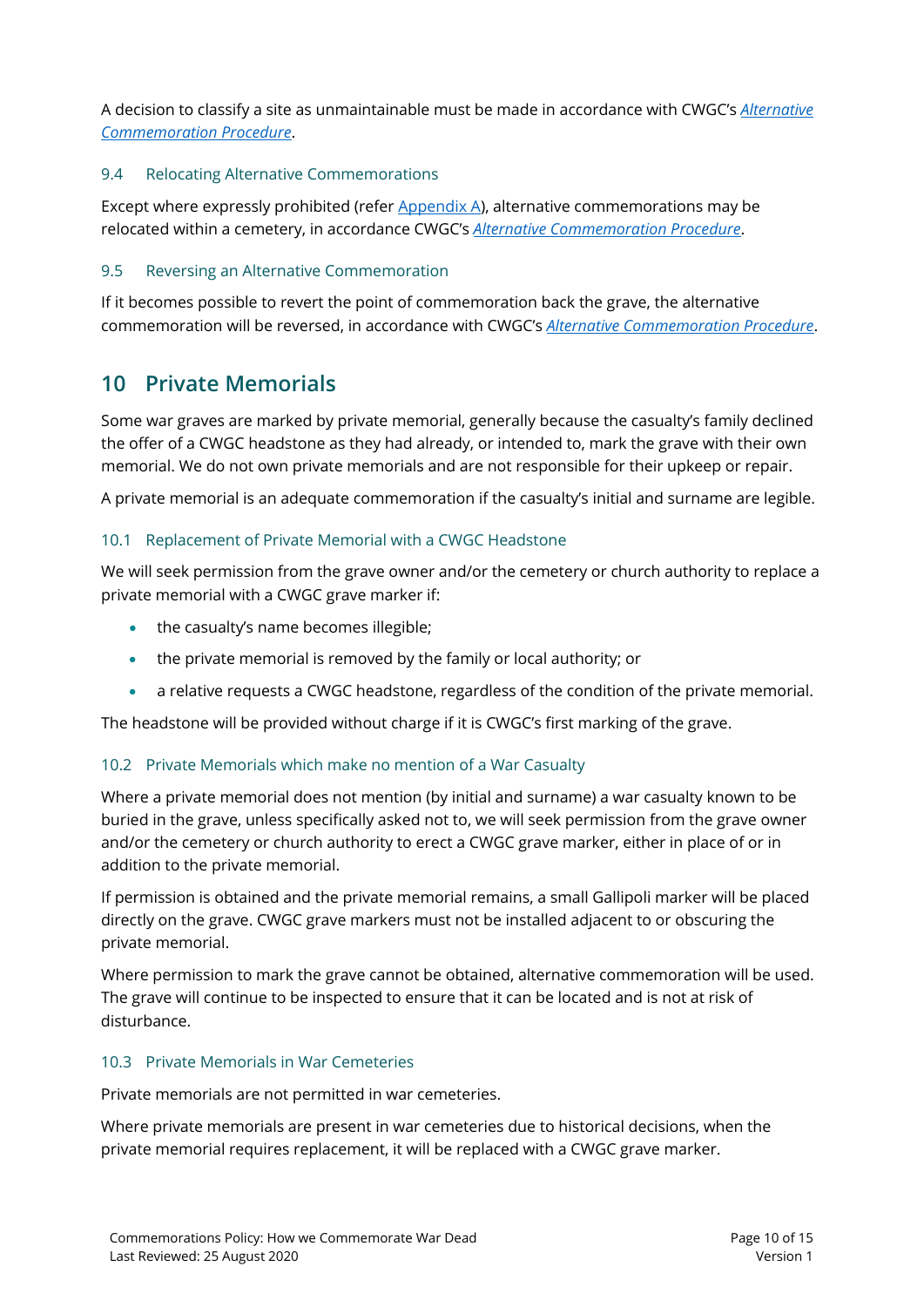## <span id="page-10-0"></span>**11 Memorials to the Missing**

War dead with no known grave are commemorated on an appropriate memorial to the missing. Refer to  $\Delta$ ppendix  $\overline{B}$  for the types of memorial to the missing and who they commemorate.

## <span id="page-10-1"></span>**12 Cremated Casualties**

#### <span id="page-10-2"></span>12.1 Member Countries except India

In member countries except India, cremated war dead are commemorated at the crematorium, regardless of where the ashes were strewn. If ashes are buried in a registered grave (not strewn in a designated ashes garden or similar) it is considered a burial within that cemetery and no reference is made to cremation in the cemetery register.

If a casualty is known to have been cremated but the location of the cremation is unknown, commemoration will be on an appropriate memorial to the missing.

#### <span id="page-10-3"></span>12.2 India and Non-Member Countries

Most cremations in India and non-member countries are for war dead of the Hindu and Sikh faiths. Commemoration is by name on the Cremation Memorial in the war cemetery or plot closest to the original Indian Army burning ghat. War dead commemorated on Cremation Memorials are classified as burials within the cemetery in which the memorial is sited.

There are instances where Hindu war dead were buried, and the grave marked by a standard CWGC grave marker. If it became necessary to exhume such a grave, wherever practical, arrangements will be made for cremation and commemoration on the appropriate Cremation Memorial.

## <span id="page-10-4"></span>**13 Maidenhead Register**

Non-Commonwealth nationals who served with Commonwealth forces and were repatriated to their home countries post-war are recorded on the Maidenhead Register.

For these casualties, the form of commemoration is via CWGC's online casualty database. As these casualties have been repatriated, their graves are not within our care.

## <span id="page-10-5"></span>**14 Civilian War Dead Roll of Honour**

Eligible civilians are commemorated on the Civilian War Dead Roll of Honour, held at Westminster Abbey. We are not responsible for the marking or care of the graves of civilian war dead.

## <span id="page-10-6"></span>**15 Common Graves**

War dead buried in a common grave will be alternatively commemorated on a screen wall.

Marking of an individual grave will only be considered if specifically requested by the next-of-kin, or if it becomes appropriate due to a change in circumstances in the burial ground. The grave would only be marked if the:

- grave can be individually identified and marked; and
- relevant burial authority gives approval.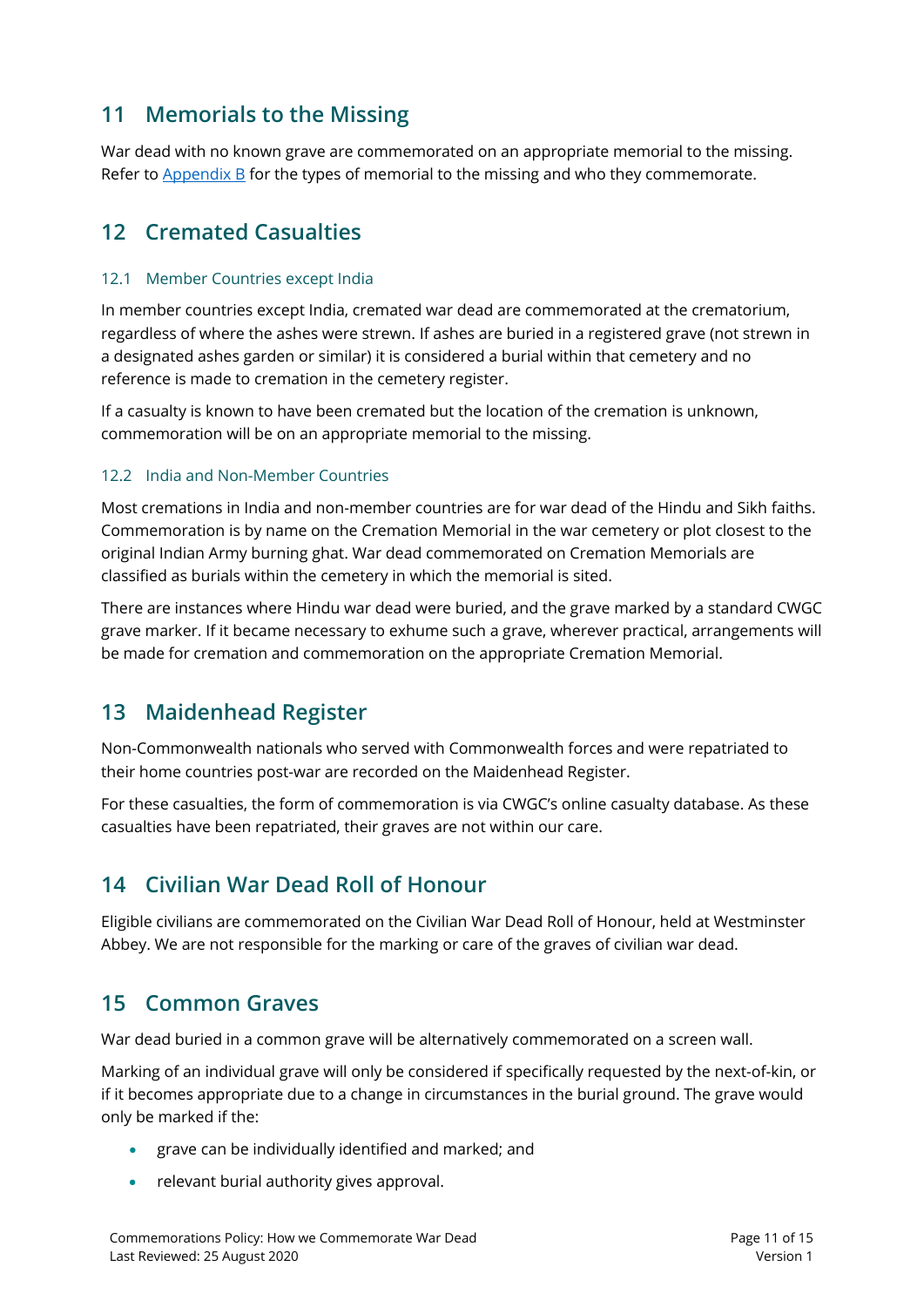# <span id="page-11-0"></span>**16 Joint or Collective War Graves**

#### <span id="page-11-1"></span>16.1 Joint Graves

Joint graves contain two war dead and will be marked as detailed in the table below.

| Form of Grave                                                                    | <b>Grave Marker</b>                                          |  |
|----------------------------------------------------------------------------------|--------------------------------------------------------------|--|
| Single grave containing co-mingled remains.                                      | Single headstone commemorating both<br>individuals.          |  |
| Single grave usually dug to extra depth<br>containing two separate burials.      |                                                              |  |
| Adjoining grave spaces containing two war dead,<br>whose remains are co-mingled. | Two headstones, one for each casualty, that<br>are touching. |  |

#### <span id="page-11-2"></span>16.2 Collective Graves

Collective graves contain three or more war dead and are either:

- a single grave space containing co-mingled remains;
- a single grave containing individual burials at different levels;
- adjoining grave spaces which contain multiple burials, the remains of all of which are comingled; or
- a trench grave (a burial of multiple war dead, shoulder to shoulder, within a continuous trench).

Trench graves are marked by headstones almost or actually touching each other. Each burial will have an individual grave number.

Other collective graves will be marked in a way best suited to the number of war dead and the space available. The preference is, where possible, that separate headstones are erected for all war dead within a collective grave, either:

- marking the actual place of burial for each individual; or
- if the actual of place of burial for each casualty is not known, aligned alphabetically by surname, from left to right, at the head of the grave.

Up to three names can be engraved on a standard CWGC headstone. If there are more than three names, two or more headstones be erected at the head of the grave.

## <span id="page-11-3"></span>**17 Double Commemoration**

Double commemoration refers to a war casualty being commemorated at two different points e.g. they may have a private memorial on the grave and a CWGC special memorial at another location, or a CWGC grave marker may be on the burial and they are also on a memorial to the missing.

Double commemoration is not permitted and, wherever possible, the second commemoration will be removed as soon as reasonably practical.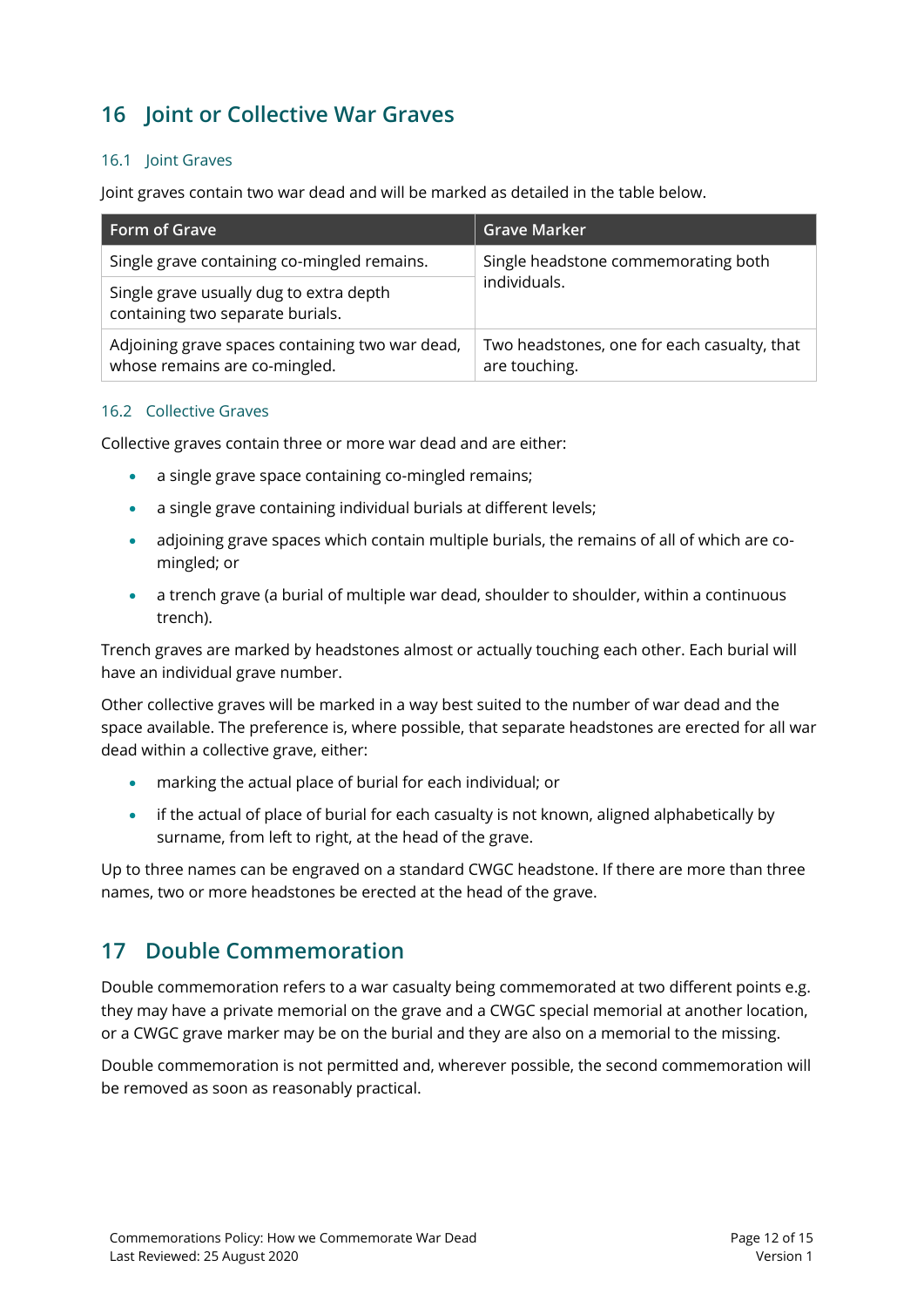Where there are instances of historical double commemorations (e.g. in Canada) these will be permitted to remain until we can seek to correct it as detailed below:

- If the private memorial degrades first, we will seek permission to erect a CWGC grave marker on the grave as a replacement, removing the double commemoration.
- If the CWGC headstone requires replacement first, we will seek permission to install a Gallipoli Marker on the grave, removing the two points of commemoration.

## <span id="page-12-0"></span>**18 Policy Review and Consultation**

All reviews of this policy will be conducted through CWGC's Policy and Commemorations Group. Member governments will be consulted as necessary.

## <span id="page-12-1"></span>**19 Responsibilities**

CWGC's **Policy and Commemorations Group** is responsible for overseeing reviews of this policy and approving major policy revisions.

The **Commemorations Policy Manager** is responsible for:

- maintaining this policy and ensuring it is communicated clearly and applied consistently across CWGC and member government service authorities;
- scheduling and leading the review of the policy; and
- ensuring member governments are consulted as necessary on any proposed changes to this policy.

## <span id="page-12-2"></span>**20 Related Documents**

Commemorations Policy: Eligibility Criteria for Commemoration. Commemorations Policy: Caring for War Dead and our Graves. Determining the Form of Commemoration Procedure.

Headstone Guidelines.

Language on Headstones of Canadian War Dead.

Alias Guidelines.

<span id="page-12-3"></span>Alternative Commemoration Procedure.

## **21 References**

The Commonwealth War Graves Commission Charter of Incorporation. War Graves: How Cemeteries Abroad will be Designed (The Kenyon Report).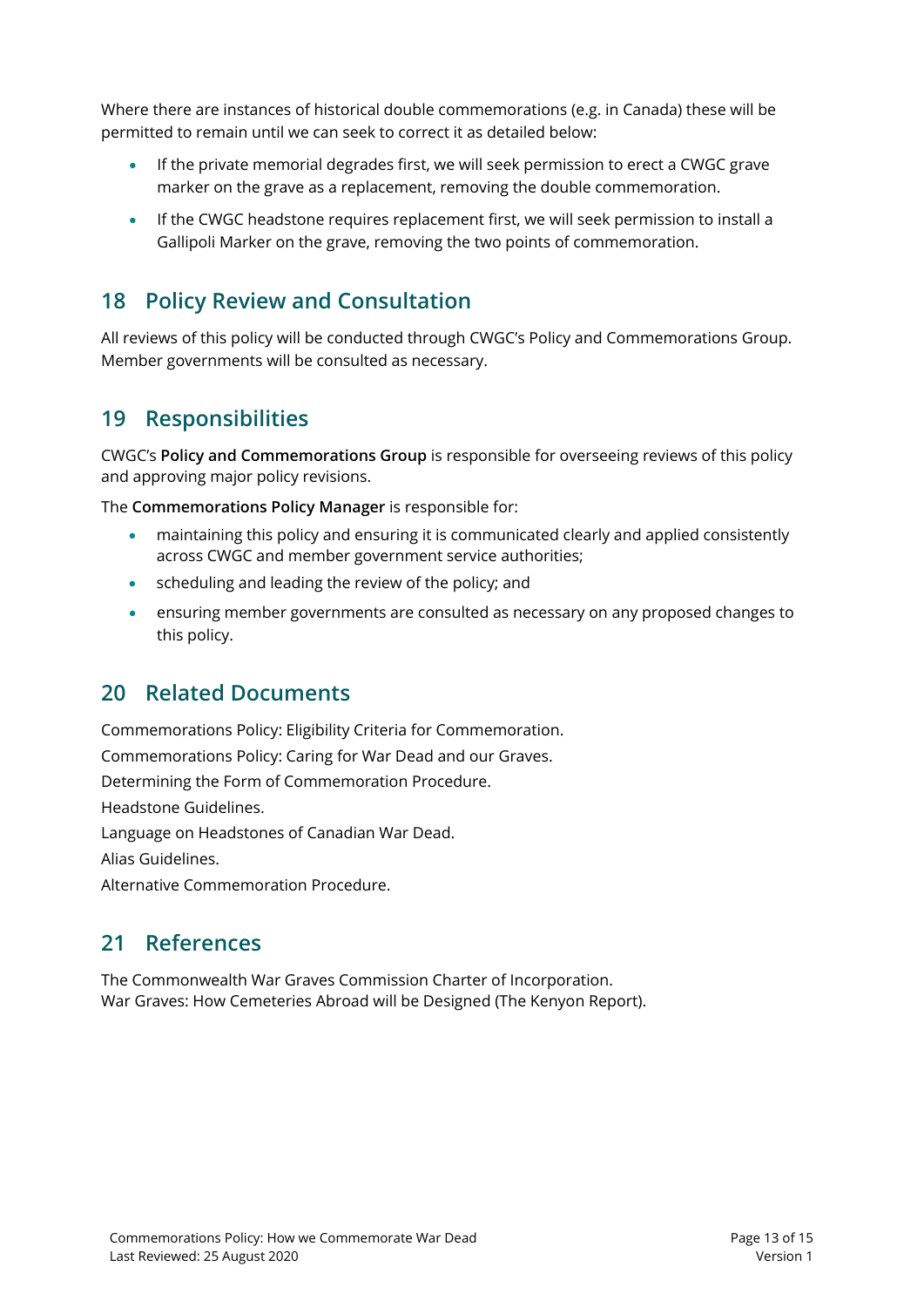# <span id="page-13-0"></span>**Appendix A: Approved Inscriptions for Special Memorials**

The table below details the approved inscriptions for new special memorials, including appropriate use, guidance on location and approved inscriptions.

| <b>Type</b>  | <b>Appropriate Use</b>                                                                                                                                                                                                                                                                                                                                                                                                          | <b>Location</b>                                                                                                                                                                          | Inscription                                                                                                                                                                                                                |
|--------------|---------------------------------------------------------------------------------------------------------------------------------------------------------------------------------------------------------------------------------------------------------------------------------------------------------------------------------------------------------------------------------------------------------------------------------|------------------------------------------------------------------------------------------------------------------------------------------------------------------------------------------|----------------------------------------------------------------------------------------------------------------------------------------------------------------------------------------------------------------------------|
| A            | For graves known to be in a<br>particular cemetery, but the<br>specific location in that cemetery<br>cannot be located. <sup>1</sup>                                                                                                                                                                                                                                                                                            | Must be positioned<br>in a way that<br>doesn't give the<br>impression of a<br>false grave.                                                                                               | BURIED ELSEWHERE IN THIS<br><b>CEMETERY</b>                                                                                                                                                                                |
| B            | For those known to be buried in<br>certain individual graves, but<br>there is uncertainty about which<br>person is in which grave.                                                                                                                                                                                                                                                                                              | Not permitted to be<br>relocated within the<br>cemetery.                                                                                                                                 | <b>BURIED NEAR THIS SPOT</b>                                                                                                                                                                                               |
| $\mathsf{C}$ | Where there is good reason (but<br>not certainty) to believe a grave<br>is of a particular individual.                                                                                                                                                                                                                                                                                                                          | Not permitted to be<br>relocated within the<br>cemetery.                                                                                                                                 | BELIEVED TO BE [NAME]                                                                                                                                                                                                      |
| D            | Where the original registered<br>grave location was lost or<br>destroyed in later battles (known<br>as the Kipling Memorial).<br>Where there are six or more<br>graves lost or destroyed in a<br>particular location, a headstone<br>(without any superscription) for<br>each individual is erected<br>around or alongside a small<br>stone memorial (known as a<br>Duhallow Block) with an<br>explanatory inscription for all. | Must be positioned<br>in a way that<br>doesn't give the<br>impression of a<br>false grave.<br>These special<br>memorials are not<br>permitted to be<br>relocated within the<br>cemetery. | TO THE MEMORY OF [NAME]<br><b>BURIED AT THE TIME IN</b><br><b>[LOCATION]</b><br>BUT WHOSE GRAVE IS NOW<br>LOST<br>[or BUT WHOSE GRAVE WAS<br>DESTROYED IN LATER BATTLES]<br>THEIR GLORY SHALL NOT BE<br><b>BLOTTED OUT</b> |
| $\mathsf E$  | For unmaintainable graves<br>where the special memorial is<br>erected in the same town or<br>village of the burial.                                                                                                                                                                                                                                                                                                             | Must be positioned<br>in a way that<br>doesn't give the<br>impression of a<br>false grave.                                                                                               | <b>BURIED IN</b><br>[CEMETERY/CHURCHYARD]                                                                                                                                                                                  |
|              | For unmaintainable graves<br>where the special memorial is<br>erected in a different town or<br>village to the burial.                                                                                                                                                                                                                                                                                                          | Must be positioned<br>in a way that<br>doesn't give the<br>impression of a<br>false grave.                                                                                               | <b>BURIED IN</b><br>[CEMETERY/CHURCHYARD]<br>[TOWN/VILLAGE]                                                                                                                                                                |

*Note 1: Superscriptions previously, but no longer used for new commemorations, include: "KNOWN TO BE BURIED IN THIS CEMETERY", "BURIED IN THIS CEMETERY", "KNOWN TO BE BURIED IN GRAVE …" and "BELIEVED TO BE BURIED IN THIS CEMETERY".* 

<span id="page-13-1"></span>*In sites where these superscriptions exist, they will continue to be used on replacement headstones.*